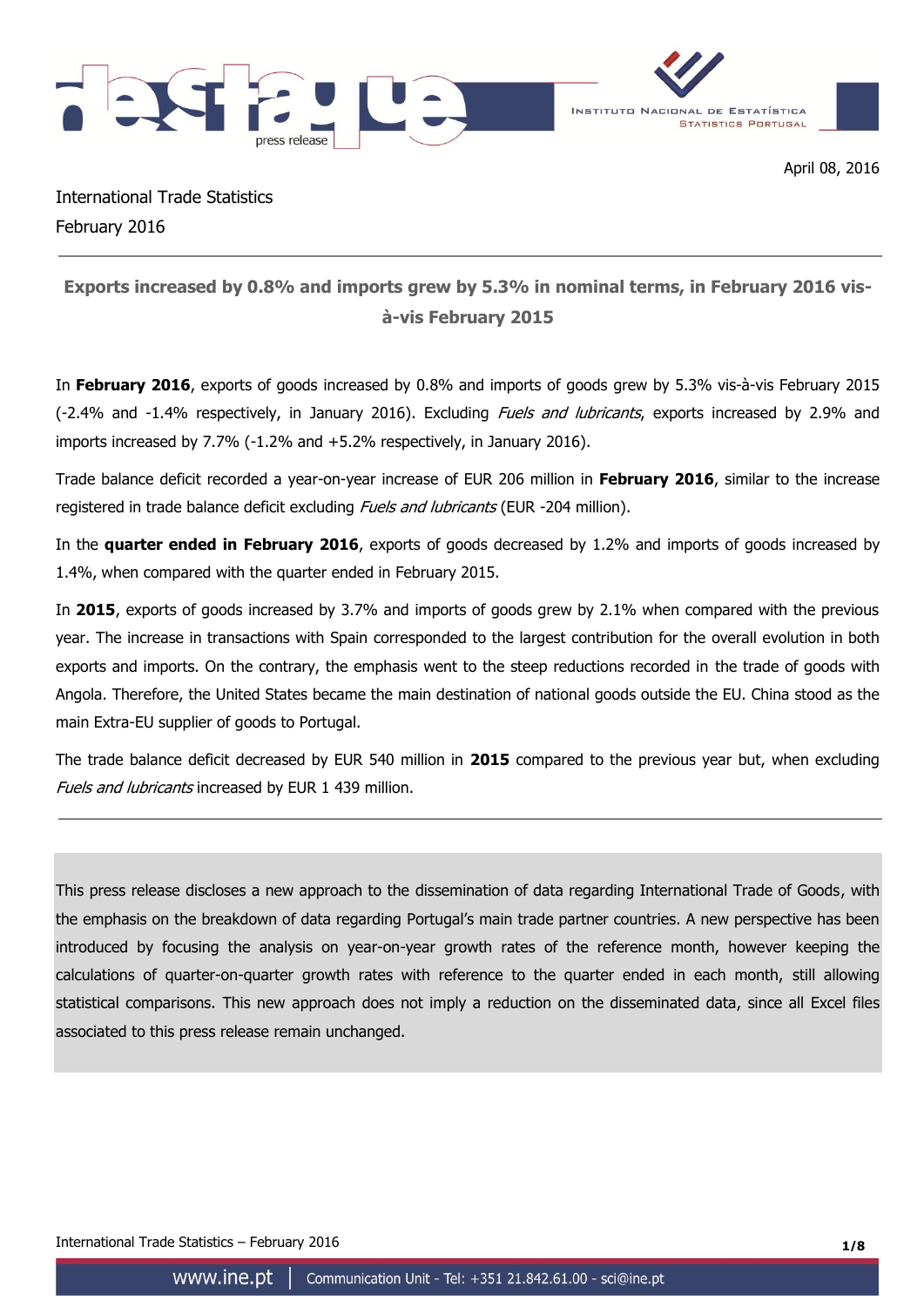



### **GLOBAL RESULTS**

**In February 2016, with regard to year-on-year change rates**, exports increased by 0.8% (-2.4% in January 2016), sustained by the performance of Intra-EU trade (+7.2%, with +3.3% in January 2016), given that Extra-EU exports declined (-17.6%, with -18.8% in January 2016). Imports increased by 5.3% (-1.4% in January 2016), mostly as a result of the evolution recorded in Intra-EU trade (+6.1%, with -0.5% in January 2016).

**Excluding Fuels and lubricants, in February 2016**, exports grew by 2.9% and imports increased by 7.7% vis-à-vis February 2015 (-1.2% and +5.2% respectively, in January 2016). It should be noted that since June 2015, exports and imports when excluding Fuels and lubricants recorded increases above the total of exports and imports. This outcome largely reflects the impact from the price reduction in *Fuels and lubricants*.

**In February 2016** exports increased by 8.3% **vis-à-vis January 2016**, mostly due to the evolution recorded in Intra-EU exports. The increase in imports (8.2%) was also due to Intra-EU trade, given that Extra-EU imports declined.

**In the quarter ended in February 2016**, exports decreased by 1.2% and imports increased by 1.4% vis-à-vis the quarter ended in February 2015 (+0.4% and +0.3% respectively, in the quarter ended in January 2016).

International Trade Statistics – February 2016 **2/8**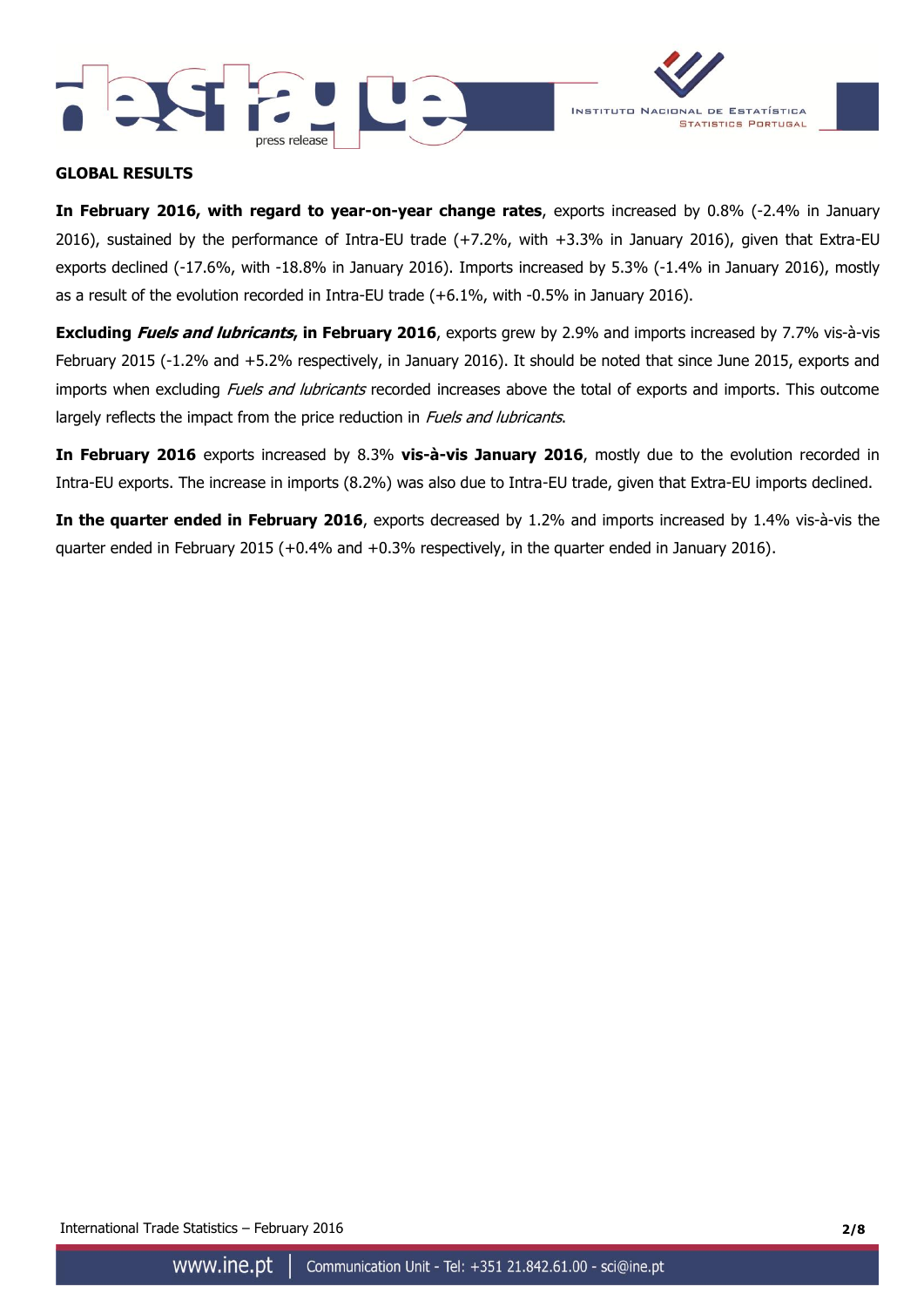

INSTITUTO NACIONAL DE ESTATÍSTICA **STATISTICS PORTUGAL** 

| <b>EXPORTS</b> |                  |           |                        |                    |           |                                                       |                                          |                        |
|----------------|------------------|-----------|------------------------|--------------------|-----------|-------------------------------------------------------|------------------------------------------|------------------------|
|                |                  |           | <b>TOTAL</b>           |                    |           | <b>TOTAL EXCLUDING FUELS AND</b><br><b>LUBRICANTS</b> | <b>TOTAL</b><br><b>QUARTER ENDED IN:</b> |                        |
| <b>YEAR</b>    | <b>MONTH</b>     |           | <b>GROWTH RATE (%)</b> |                    |           |                                                       | <b>GROWTH RATE (%)</b>                   | <b>GROWTH RATE (%)</b> |
|                |                  | € Million | Year-on-<br>year       | Month-to-<br>month | € Million | Year-on-<br>year                                      | Month-to-<br>month                       | Year-on-year           |
|                | <b>TOTAL</b>     | 48 105    | 1.7                    |                    | 44 273    | $-3.9$                                                |                                          |                        |
|                | <b>JANUARY</b>   | 3 9 2 0   | 2.9                    | 10.4               | 3 5 22    | 1.9                                                   | 9.9                                      | 6.1                    |
|                | <b>FEBRUARY</b>  | 3817      | 4.2                    | $-2.6$             | 3 6 1 3   | 9.1                                                   | 2.6                                      | 5.4                    |
|                | <b>MARCH</b>     | 3 9 4 8   | $-0.9$                 | 3.4                | 3755      | 6.1                                                   | 3.9                                      | 2.0                    |
|                | <b>APRIL</b>     | 3887      | $-4.8$                 | $-1.5$             | 3706      | 3.5                                                   | $-1.3$                                   | $-0.7$                 |
|                | MAY              | 4 0 9 7   | $-3.5$                 | 5.4                | 3848      | 0.5                                                   | 3.8                                      | $-3.1$                 |
| 2014           | <b>JUNE</b>      | 4 1 9 2   | 6.6                    | 2.3                | 3735      | 4.7                                                   | $-2.9$                                   | $-0.7$                 |
|                | <b>JULY</b>      | 4 4 8 1   | 2.3                    | 6.9                | 4 1 1 7   | 4.0                                                   | 10.2                                     | 1.7                    |
|                | <b>AUGUST</b>    | 3 2 3 9   | $-2.4$                 | $-27.7$            | 2 8 6 7   | $-0.3$                                                | $-30.4$                                  | 2.4                    |
|                | <b>SEPTEMBER</b> | 4 0 7 6   | 3.6                    | 25.9               | 3739      | 4.4                                                   | 30.4                                     | 1.4                    |
|                | <b>OCTOBER</b>   | 4 6 31    | 9.2                    | 13.6               | 4 2 4 2   | 9.6                                                   | 13.5                                     | 3.9                    |
|                | <b>NOVEMBER</b>  | 4 1 1 8   | $-1.0$                 | $-11.1$            | 3742      | $-0.7$                                                | $-11.8$                                  | 4.0                    |
|                | <b>DECEMBER</b>  | 3 6 9 9   | 4.1                    | $-10.2$            | 3 3 8 7   | 5.7                                                   | $-9.5$                                   | 4.1                    |
|                | <b>TOTAL</b>     | 49 864    | 3.7                    |                    | 46 199    | 4.3                                                   |                                          |                        |
|                | <b>JANUARY</b>   | 3788      | $-3.4$                 | 2.4                | 3 5 2 3   | 0.0                                                   | 4.0                                      | $-0.3$                 |
|                | <b>FEBRUARY</b>  | 3 9 7 3   | 4.1                    | 4.9                | 3701      | 2.4                                                   | 5.0                                      | 1.5                    |
|                | <b>MARCH</b>     | 4 4 0 8   | 11.7                   | 11.0               | 4 1 0 3   | 9.3                                                   | 10.9                                     | 4.1                    |
|                | <b>APRIL</b>     | 4 2 5 8   | 9.5                    | $-3.4$             | 3 9 0 5   | 5.4                                                   | $-4.8$                                   | 8.5                    |
|                | MAY              | 4 2 5 1   | 3.8                    | $-0.2$             | 3898      | 1.3                                                   | $-0.2$                                   | 8.3                    |
| 2015           | <b>JUNE</b>      | 4 5 5 5   | 8.7                    | 7.1                | 4 1 5 5   | 11.2                                                  | 6.6                                      | 7.3                    |
|                | <b>JULY</b>      | 4 6 9 6   | 4.8                    | 3.1                | 4 3 4 4   | 5.5                                                   | 4.5                                      | 5.7                    |
|                | <b>AUGUST</b>    | 3 3 1 9   | 2.5                    | $-29.3$            | 3 0 1 7   | 5.2                                                   | $-30.5$                                  | 5.5                    |
|                | <b>SEPTEMBER</b> | 4 1 4 0   | 1.6                    | 24.7               | 3863      | 3.3                                                   | 28.0                                     | 3.0                    |
|                | <b>OCTOBER</b>   | 4 5 2 4   | $-2.3$                 | 9.3                | 4 2 2 9   | $-0.3$                                                | 9.5                                      | 0.3                    |
|                | <b>NOVEMBER</b>  | 4 3 3 0   | 5.1                    | $-4.3$             | 4 0 5 9   | 8.5                                                   | $-4.0$                                   | 1.3                    |
|                | <b>DECEMBER</b>  | 3 6 22    | $-2.1$                 | $-16.3$            | 3 4 0 2   | 0.4                                                   | $-16.2$                                  | 0.2                    |
|                |                  |           |                        |                    |           |                                                       |                                          |                        |
| 2016           | <b>JANUARY</b>   | 3 6 9 7   | $-2.4$                 | 2.1                | 3 4 8 0   | $-1.2$                                                | 2.3                                      | 0.4                    |
|                | <b>FEBRUARY</b>  | 4 0 0 2   | 0.8                    | 8.3                | 3 8 0 8   | 2.9                                                   | 9.4                                      | $-1.2$                 |



International Trade Statistics – February 2016 **3/8**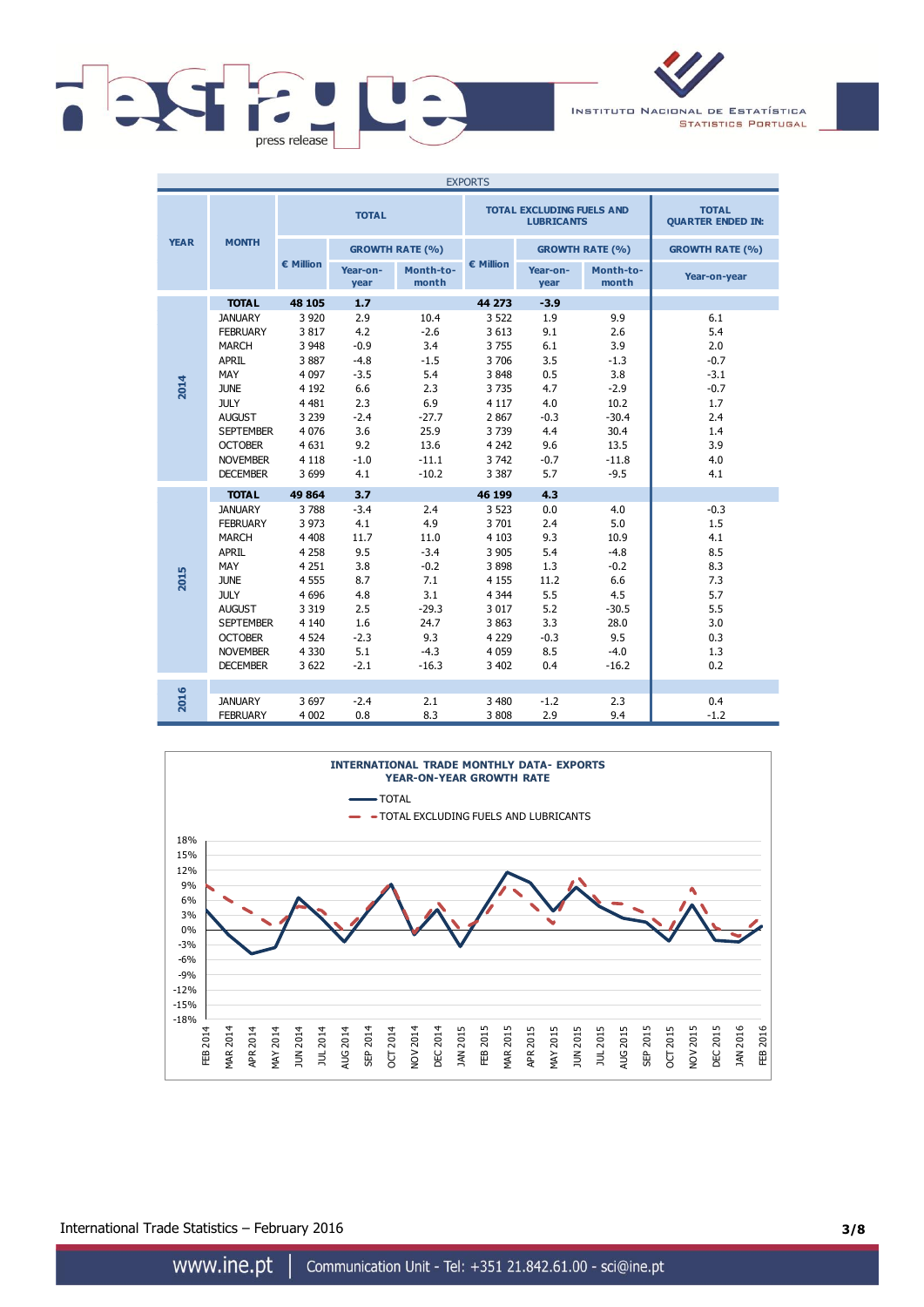

INSTITUTO NACIONAL DE ESTATÍSTICA **STATISTICS PORTUGAL** 

| <b>IMPORTS</b> |                  |              |                        |                    |                    |                                                       |                                          |                        |
|----------------|------------------|--------------|------------------------|--------------------|--------------------|-------------------------------------------------------|------------------------------------------|------------------------|
|                |                  | <b>TOTAL</b> |                        |                    |                    | <b>TOTAL EXCLUDING FUELS AND</b><br><b>LUBRICANTS</b> | <b>TOTAL</b><br><b>QUARTER ENDED IN:</b> |                        |
| <b>YEAR</b>    | <b>MONTH</b>     |              | <b>GROWTH RATE (%)</b> |                    |                    |                                                       | <b>GROWTH RATE (%)</b>                   | <b>GROWTH RATE (%)</b> |
|                |                  | € Million    | Year-on-<br>year       | Month-to-<br>month | $\epsilon$ Million | Year-on-<br>year                                      | Month-to-<br>month                       | Year-on-year           |
|                | <b>TOTAL</b>     | 58 976       | 3.4                    |                    | 48 934             | 6.2                                                   |                                          |                        |
|                | <b>JANUARY</b>   | 4 9 1 2      | 10.0                   | 6.1                | 3836               | 6.4                                                   | $-4.6$                                   | 7.0                    |
|                | <b>FEBRUARY</b>  | 4 6 4 5      | 5.5                    | $-5.4$             | 3780               | 5.8                                                   | $-1.5$                                   | 7.8                    |
|                | <b>MARCH</b>     | 4750         | 2.9                    | 2.3                | 4 1 8 5            | 13.2                                                  | 10.7                                     | 6.1                    |
|                | APRIL            | 4 5 4 4      | $-6.2$                 | $-4.4$             | 3 9 9 0            | 2.7                                                   | $-4.6$                                   | 0.5                    |
|                | MAY              | 5 0 23       | 3.0                    | 10.5               | 4 1 2 9            | 5.1                                                   | 3.5                                      | $-0.2$                 |
| 2014           | <b>JUNE</b>      | 5 0 6 6      | 10.0                   | 0.9                | 4 0 6 5            | 8.0                                                   | $-1.6$                                   | 2.1                    |
|                | <b>JULY</b>      | 5 4 5 4      | 4.5                    | 7.6                | 4 4 2 7            | 7.5                                                   | 8.9                                      | 5.7                    |
|                | <b>AUGUST</b>    | 4 1 4 9      | $-2.2$                 | $-23.9$            | 3 3 6 7            | 4.6                                                   | $-23.9$                                  | 4.3                    |
|                | <b>SEPTEMBER</b> | 5 2 3 8      | 7.3                    | 26.2               | 4 3 1 6            | 9.9                                                   | 28.2                                     | 3.5                    |
|                | <b>OCTOBER</b>   | 5 5 0 6      | 1.8                    | 5.1                | 4 6 1 0            | 7.6                                                   | 6.8                                      | 2.5                    |
|                | <b>NOVEMBER</b>  | 4 9 3 7      | 2.6                    | $-10.3$            | 4 2 5 5            | 5.1                                                   | $-7.7$                                   | 3.8                    |
|                | <b>DECEMBER</b>  | 4 7 5 4      | 2.7                    | $-3.7$             | 3 9 7 4            | $-1.1$                                                | $-6.6$                                   | 2.3                    |
|                | <b>TOTAL</b>     | 60 196       | 2.1                    |                    | 52 299             | 6.9                                                   |                                          |                        |
|                | <b>JANUARY</b>   | 4 4 2 1      | $-10.0$                | $-7.0$             | 3795               | $-1.0$                                                | $-4.5$                                   | $-1.7$                 |
|                | <b>FEBRUARY</b>  | 4 4 8 0      | $-3.6$                 | 1.3                | 4 0 2 1            | 6.4                                                   | 5.9                                      | $-3.7$                 |
|                | <b>MARCH</b>     | 5 3 1 5      | 11.9                   | 18.7               | 4 6 5 6            | 11.3                                                  | 15.8                                     | $-0.6$                 |
|                | APRIL            | 5 2 4 3      | 15.4                   | $-1.4$             | 4 4 8 9            | 12.5                                                  | $-3.6$                                   | 7.9                    |
|                | MAY              | 5 3 5 2      | 6.6                    | 2.1                | 4 4 1 9            | 7.0                                                   | $-1.6$                                   | 11.1                   |
| 2015           | <b>JUNE</b>      | 5 4 1 1      | 6.8                    | 1.1                | 4 6 7 2            | 14.9                                                  | 5.7                                      | 9.4                    |
|                | <b>JULY</b>      | 5 4 1 0      | $-0.8$                 | 0.0                | 4 6 9 1            | 6.0                                                   | 0.4                                      | 4.1                    |
|                | <b>AUGUST</b>    | 4 2 1 3      | 1.5                    | $-22.1$            | 3 5 4 7            | 5.3                                                   | $-24.4$                                  | 2.5                    |
|                | <b>SEPTEMBER</b> | 5 2 1 6      | $-0.4$                 | 23.8               | 4 602              | 6.6                                                   | 29.7                                     | 0.0                    |
|                | <b>OCTOBER</b>   | 5 3 3 6      | $-3.1$                 | 2.3                | 4713               | 2.2                                                   | 2.4                                      | $-0.9$                 |
|                | <b>NOVEMBER</b>  | 5 0 2 7      | 1.8                    | $-5.8$             | 4 4 6 7            | 5.0                                                   | $-5.2$                                   | $-0.6$                 |
|                | <b>DECEMBER</b>  | 4772         | 0.4                    | $-5.1$             | 4 2 2 6            | 6.3                                                   | $-5.4$                                   | $-0.4$                 |
|                |                  |              |                        |                    |                    |                                                       |                                          |                        |
| 2016           | <b>JANUARY</b>   | 4 3 5 8      | $-1.4$                 | $-8.7$             | 3 9 9 2            | 5.2                                                   | $-5.5$                                   | 0.3                    |
|                | <b>FEBRUARY</b>  | 4716         | 5.3                    | 8.2                | 4 3 3 2            | 7.7                                                   | 8.5                                      | 1.4                    |



International Trade Statistics – February 2016 **4/8**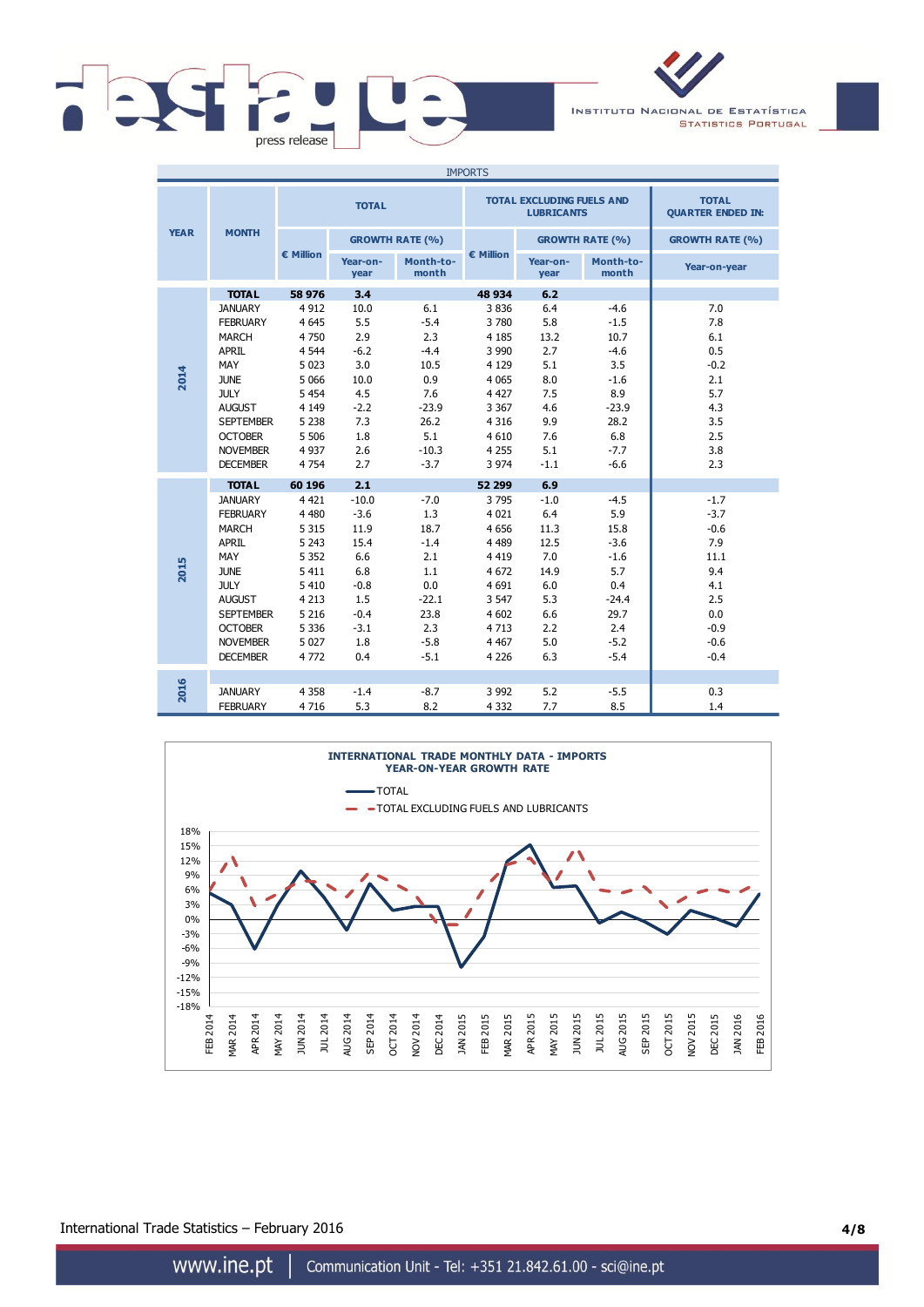

**In February 2016**, the **trade balance** deficit reached EUR 713 million, which stood for an increase of EUR 206 million in comparison with the same month of 2015.

Excluding Fuels and lubricants, the trade balance stood at EUR -524 million, corresponding to an increased of the trade deficit of EUR 204 million, vis-à-vis February 2015.

| <b>TRADE BALANCE</b> |                  |                    |                  |                              |           |                                                       |                                          |                              |
|----------------------|------------------|--------------------|------------------|------------------------------|-----------|-------------------------------------------------------|------------------------------------------|------------------------------|
|                      |                  |                    | <b>TOTAL</b>     |                              |           | <b>TOTAL EXCLUDING FUELS AND</b><br><b>LUBRICANTS</b> | <b>TOTAL</b><br><b>QUARTER ENDED IN:</b> |                              |
| <b>YEAR</b>          | <b>MONTH</b>     |                    |                  | GROWTH (10 <sup>6</sup> Eur) |           |                                                       | GROWTH (10 <sup>6</sup> Eur)             | GROWTH (10 <sup>6</sup> Eur) |
|                      |                  | $\epsilon$ Million | Year-on-<br>year | Month-to-<br>month           | € Million | Year-on-<br>year                                      | Month-to-<br>month                       | Year-on-year                 |
|                      | <b>TOTAL</b>     | $-10872$           | $-1162$          |                              | $-4661$   | $-1134$                                               |                                          |                              |
|                      | <b>JANUARY</b>   | $-991$             | $-336$           | 85                           | $-314$    | $-165$                                                | 503                                      | $-272$                       |
|                      | <b>FEBRUARY</b>  | $-828$             | $-86$            | 163                          | $-167$    | 95                                                    | 147                                      | $-439$                       |
|                      | <b>MARCH</b>     | $-803$             | $-169$           | 25                           | $-430$    | $-272$                                                | $-263$                                   | $-591$                       |
|                      | <b>APRIL</b>     | $-656$             | 104              | 146                          | $-284$    | 18                                                    | 146                                      | $-150$                       |
|                      | MAY              | $-926$             | $-292$           | $-270$                       | $-281$    | $-185$                                                | 3                                        | $-357$                       |
| 2014                 | <b>JUNE</b>      | $-874$             | $-202$           | 52                           | $-330$    | $-134$                                                | $-48$                                    | $-390$                       |
|                      | <b>JULY</b>      | $-973$             | $-133$           | $-99$                        | $-310$    | $-150$                                                | 19                                       | $-627$                       |
|                      | <b>AUGUST</b>    | $-910$             | 14               | 63                           | $-500$    | $-156$                                                | $-190$                                   | $-320$                       |
|                      | <b>SEPTEMBER</b> | $-1162$            | $-213$           | $-251$                       | $-577$    | $-231$                                                | $-77$                                    | $-332$                       |
|                      | <b>OCTOBER</b>   | $-875$             | 296              | 287                          | $-368$    | 48                                                    | 209                                      | 97                           |
|                      | <b>NOVEMBER</b>  | $-819$             | $-167$           | 56                           | $-513$    | $-232$                                                | $-145$                                   | $-85$                        |
|                      | <b>DECEMBER</b>  | $-1055$            | 22               | $-236$                       | $-587$    | 229                                                   | $-75$                                    | 150                          |
|                      | <b>TOTAL</b>     | $-10332$           | 540              |                              | $-6100$   | $-1439$                                               |                                          |                              |
|                      | <b>JANUARY</b>   | $-633$             | 358              | 422                          | $-273$    | 41                                                    | 315                                      | 213                          |
|                      | <b>FEBRUARY</b>  | $-507$             | 321              | 126                          | $-320$    | $-153$                                                | $-48$                                    | 701                          |
|                      | <b>MARCH</b>     | $-907$             | $-105$           | $-400$                       | $-553$    | $-123$                                                | $-233$                                   | 574                          |
|                      | <b>APRIL</b>     | $-985$             | $-328$           | $-77$                        | $-583$    | $-299$                                                | $-31$                                    | $-112$                       |
|                      | MAY              | $-1101$            | $-175$           | $-116$                       | $-521$    | $-240$                                                | 62                                       | $-608$                       |
| 2015                 | <b>JUNE</b>      | $-856$             | 18               | 245                          | $-517$    | $-188$                                                | $\overline{4}$                           | $-486$                       |
|                      | <b>JULY</b>      | $-713$             | 259              | 143                          | $-348$    | $-37$                                                 | 170                                      | 102                          |
|                      | <b>AUGUST</b>    | $-894$             | 16               | $-181$                       | $-530$    | $-30$                                                 | $-182$                                   | 293                          |
|                      | <b>SEPTEMBER</b> | $-1076$            | 85               | $-182$                       | $-738$    | $-161$                                                | $-209$                                   | 361                          |
|                      | <b>OCTOBER</b>   | $-812$             | 63               | 264                          | $-485$    | $-117$                                                | 253                                      | 165                          |
|                      | <b>NOVEMBER</b>  | $-697$             | 122              | 115                          | $-408$    | 105                                                   | 77                                       | 270                          |
|                      | <b>DECEMBER</b>  | $-1150$            | $-95$            | $-453$                       | $-825$    | $-237$                                                | $-417$                                   | 90                           |
|                      |                  |                    |                  |                              |           |                                                       |                                          |                              |
| 2016                 | <b>JANUARY</b>   | $-660$             | $-27$            | 490                          | $-513$    | $-240$                                                | 312                                      | $\Omega$                     |
|                      | <b>FEBRUARY</b>  | $-713$             | $-206$           | $-53$                        | $-524$    | $-204$                                                | $-11$                                    | $-328$                       |



International Trade Statistics – February 2016 **5/8**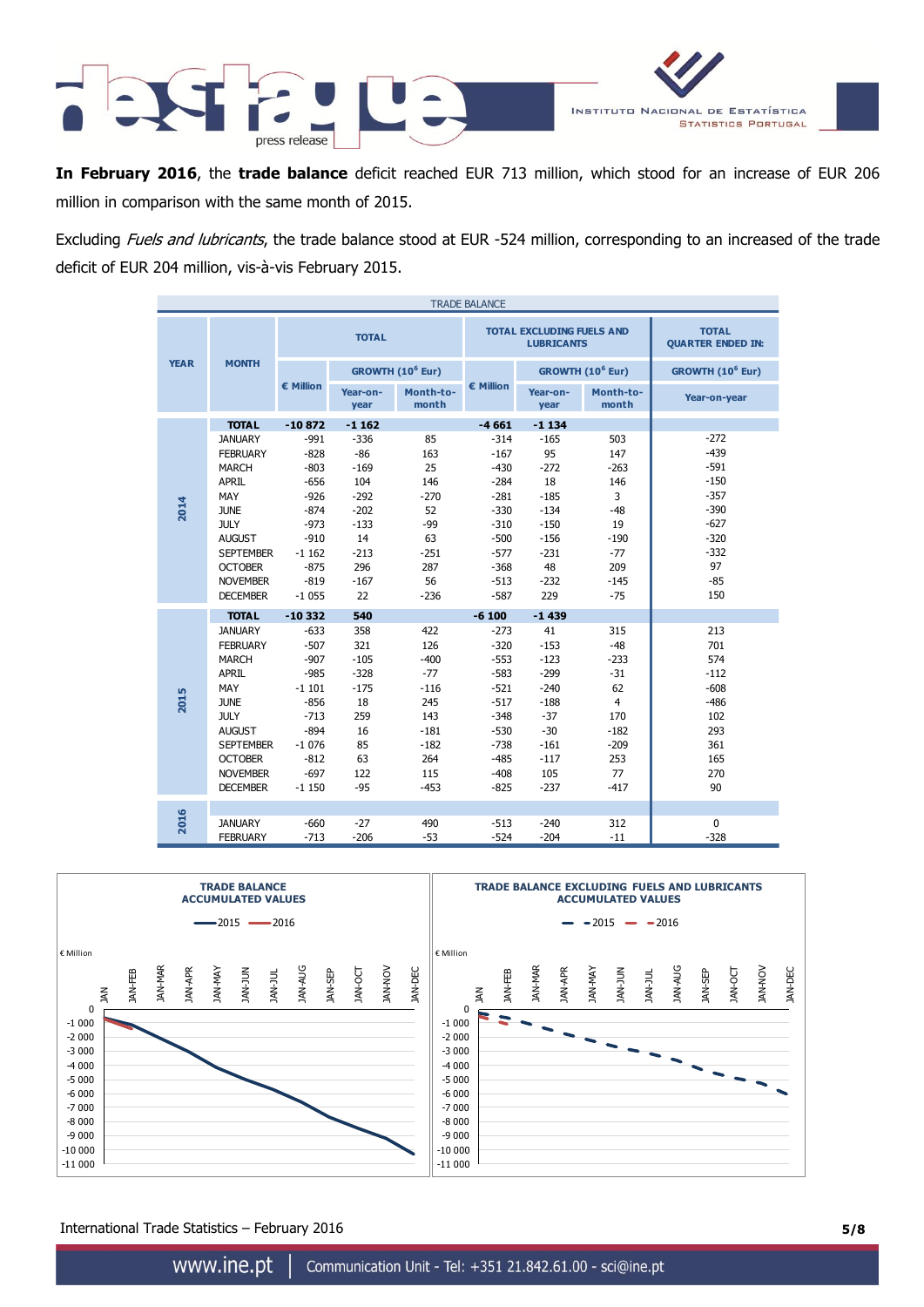



## **BROAD ECONOMIC CATEGORIES**

In **February 2016**, there were increases in **exports**, vis-à-vis February 2015, in Consumer goods (+6.2%), Industrial supplies (+3.8%) and Transport equipment and accessories (+6.0%). With regard to **imports**, the emphasis should be put on the increase in Transport equipment and accessories (+21.9%), as well as in the fact that Fuels and lubricants were the only category to present a decline (-16.3%).

| <b>EXPORTS BY BEC</b>                                         |                    |                    |                        |                              |                          |                       |                        |                              |
|---------------------------------------------------------------|--------------------|--------------------|------------------------|------------------------------|--------------------------|-----------------------|------------------------|------------------------------|
|                                                               |                    |                    | <b>REFERENCE MONTH</b> |                              | <b>QUARTER ENDED IN:</b> |                       |                        |                              |
| <b>BROAD ECONOMIC CATEGORIES</b>                              |                    | € Million          |                        | <b>GROWTH</b><br><b>RATE</b> | € Million                |                       |                        | <b>GROWTH</b><br><b>RATE</b> |
|                                                               | <b>FEB</b><br>2016 | <b>FEB</b><br>2015 | <b>GROWTH</b>          | O <sub>0</sub>               | <b>FEB</b><br>2016       | <b>FEB</b><br>2015    | <b>GROWTH</b>          | O <sub>0</sub>               |
|                                                               |                    |                    |                        |                              |                          |                       |                        |                              |
| <b>FOOD AND BEVERAGES</b>                                     | 371                | 392                | $-20$                  | $-5.2$                       | 1 1 8 2                  | 1 2 0 9               | $-27$                  | $-2.3$                       |
| PRIMARY<br><b>PROCESSED</b>                                   | 106<br>266         | 111<br>281         | $-5$<br>$-15$          | $-4.5$<br>$-5.5$             | 354<br>827               | 352<br>857            | 3<br>$-30$             | 0.8<br>$-3.5$                |
| INDUSTRIAL SUPPLIES NOT ELSEWHERE SPECIFIED                   | 1 3 4 2            | 1 2 9 3            | 49                     | 3.8                          | 3 741                    | 3 7 8 9               | $-48$                  | $-1.3$                       |
| PRIMARY<br><b>PROCESSED</b>                                   | 89<br>1 2 5 3      | 102<br>1 1 9 1     | $-13$<br>61            | $-12.7$<br>5.2               | 253<br>3 4 8 8           | 338<br>3 4 5 1        | $-85$<br>37            | $-25.0$<br>1.1               |
| <b>FUELS AND LUBRICANTS</b>                                   | 195                | 272                | $-77$                  | $-28.3$                      | 633                      | 849                   | $-216$                 | $-25.4$                      |
| PRIMARY<br><b>PROCESSED</b>                                   | 0<br>195           | $\mathbf 0$<br>272 | 0<br>$-77$             | $-15.1$<br>$-28.3$           | 0<br>633                 | 0<br>848              | $\mathbf{0}$<br>$-216$ | $-21.7$<br>$-25.4$           |
| CAPITAL GOODS, AND PARTS AND ACCESSORIES THEREOF (1)          | 522                | 533                | $-11$                  | $-2.1$                       | 1 5 3 8                  | 1 5 3 5               | 3                      | 0.2                          |
| CAPITAL GOODS (1)<br>PARTS AND ACCESSORIES                    | 310<br>212         | 317<br>216         | $-7$<br>$-4$           | $-2.1$<br>$-2.1$             | 942<br>596               | 935<br>601            | 7<br>$-4$              | 0.8<br>$-0.7$                |
| TRANSPORT EQUIPMENT AND PARTS AND ACCESSORIES THEREOF         | 704                | 664                | 40                     | 6.0                          | 1732                     | 1 6 9 0               | 42                     | 2.5                          |
| PASSENGER MOTOR CARS<br><b>OTHER</b><br>PARTS AND ACCESSORIES | 186<br>86<br>432   | 187<br>98<br>379   | $-1$<br>$-12$<br>53    | $-0.5$<br>$-12.1$<br>14.0    | 335<br>271<br>1 1 2 5    | 447<br>249<br>994     | $-111$<br>22<br>132    | $-24.9$<br>8.8<br>13.3       |
| CONSUMER GOODS NOT ELSEWHERE SPECIFIED                        | 866                | 815                | 51                     | 6.2                          | 2 4 8 8                  | 2 3 7 8               | 110                    | 4.6                          |
| <b>DURABLE</b><br>SEMI-DURABLE<br><b>NON-DURABLE</b>          | 109<br>494<br>263  | 98<br>459<br>258   | 11<br>35<br>4          | 11.2<br>7.7<br>1.7           | 314<br>1 3 8 7<br>788    | 287<br>1 3 1 3<br>778 | 26<br>74<br>10         | 9.2<br>5.6<br>1.3            |
| <b>GOODS NOT ELSEWHERE SPECIFIED</b>                          | 3                  | 3                  | $-1$                   | $-18.4$                      | 8                        | 8                     | $-1$                   | $-8.3$                       |
| (1) - EXCEPT TRANSPORT EQUIPMENT                              |                    |                    |                        |                              |                          |                       |                        |                              |

| <b>IMPORTS BY BEC</b>                                 |                    |                    |                        |                              |                          |                    |               |                              |
|-------------------------------------------------------|--------------------|--------------------|------------------------|------------------------------|--------------------------|--------------------|---------------|------------------------------|
|                                                       |                    |                    | <b>REFERENCE MONTH</b> |                              | <b>OUARTER ENDED IN:</b> |                    |               |                              |
| <b>BROAD ECONOMIC CATEGORIES</b>                      |                    | € Million          |                        | <b>GROWTH</b><br><b>RATE</b> | € Million                |                    |               | <b>GROWTH</b><br><b>RATE</b> |
|                                                       | <b>FEB</b><br>2016 | <b>FEB</b><br>2015 | <b>GROWTH</b>          | $\frac{9}{6}$                | <b>FEB</b><br>2016       | <b>FEB</b><br>2015 | <b>GROWTH</b> | $\frac{0}{0}$                |
|                                                       |                    |                    |                        |                              |                          |                    |               |                              |
| <b>FOOD AND BEVERAGES</b>                             | 608                | 595                | 13                     | 2.2                          | 1856                     | 1 7 9 4            | 62            | 3.5                          |
| PRIMARY                                               | 248                | 244                | $\overline{4}$         | 1.5                          | 795                      | 742                | 53            | 7.2                          |
| <b>PROCESSED</b>                                      | 360                | 351                | 9                      | 2.6                          | 1 0 6 1                  | 1 0 5 3            | 9             | 0.8                          |
| INDUSTRIAL SUPPLIES NOT ELSEWHERE SPECIFIED           | 1 4 2 1            | 1 3 6 2            | 59                     | 4.4                          | 4 1 2 2                  | 3 9 2 5            | 197           | 5.0                          |
| PRIMARY                                               | 147                | 150                | $-3$                   | $-2.1$                       | 423                      | 423                | $\Omega$      | 0.1                          |
| <b>PROCESSED</b>                                      | 1 2 7 4            | 1 2 1 2            | 62                     | 5.2                          | 3699                     | 3 5 0 2            | 196           | 5.6                          |
| <b>FUELS AND LUBRICANTS</b>                           | 384                | 459                | $-75$                  | $-16.3$                      | 1 2 9 5                  | 1864               | $-569$        | $-30.5$                      |
| PRIMARY                                               | 307                | 308                | 0                      | $-0.1$                       | 985                      | 1 3 7 8            | $-393$        | $-28.6$                      |
| <b>PROCESSED</b>                                      | 77                 | 151                | $-74$                  | $-49.2$                      | 311                      | 486                | $-175$        | $-36.0$                      |
| CAPITAL GOODS, AND PARTS AND ACCESSORIES THEREOF (1)  | 701                | 680                | 21                     | 3.1                          | 2 1 5 3                  | 2 1 1 3            | 39            | 1.9                          |
| CAPITAL GOODS (1)                                     | 411                | 427                | $-16$                  | $-3.7$                       | 1 2 9 2                  | 1 3 4 3            | $-51$         | $-3.8$                       |
| PARTS AND ACCESSORIES                                 | 290                | 253                | 37                     | 14.7                         | 861                      | 771                | 90            | 11.7                         |
| TRANSPORT EQUIPMENT AND PARTS AND ACCESSORIES THEREOF | 812                | 666                | 146                    | 21.9                         | 2 0 8 7                  | 1807               | 280           | 15.5                         |
| PASSENGER MOTOR CARS                                  | 368                | 284                | 84                     | 29.4                         | 915                      | 719                | 196           | 27.2                         |
| <b>OTHER</b>                                          | 95                 | 50                 | 45                     | 89.3                         | 265                      | 168                | 96            | 57.2                         |
| PARTS AND ACCESSORIES                                 | 349                | 332                | 18                     | 5.3                          | 907                      | 919                | $-11$         | $-1.3$                       |
| CONSUMER GOODS NOT ELSEWHERE SPECIFIED                | 789                | 718                | 71                     | 9.9                          | 2 3 3 0                  | 2 1 4 7            | 183           | 8.5                          |
| <b>DURABLE</b>                                        | 119                | 105                | 14                     | 13.0                         | 361                      | 321                | 40            | 12.3                         |
| SEMI-DURABLE                                          | 308                | 284                | 25                     | 8.7                          | 935                      | 865                | 70            | 8.1                          |
| <b>NON-DURABLE</b>                                    | 362                | 329                | 33                     | 9.9                          | 1 0 3 4                  | 961                | 73            | 7.6                          |
| <b>GOODS NOT ELSEWHERE SPECIFIED</b>                  | $\mathbf{1}$       | $\mathbf{0}$       | $\Omega$               | 122.9                        | $\overline{2}$           | $\overline{4}$     | $-1$          | $-34.5$                      |
| (1) - EXCEPT TRANSPORT EQUIPMENT                      |                    |                    |                        |                              |                          |                    |               |                              |

International Trade Statistics – February 2016 **6/8**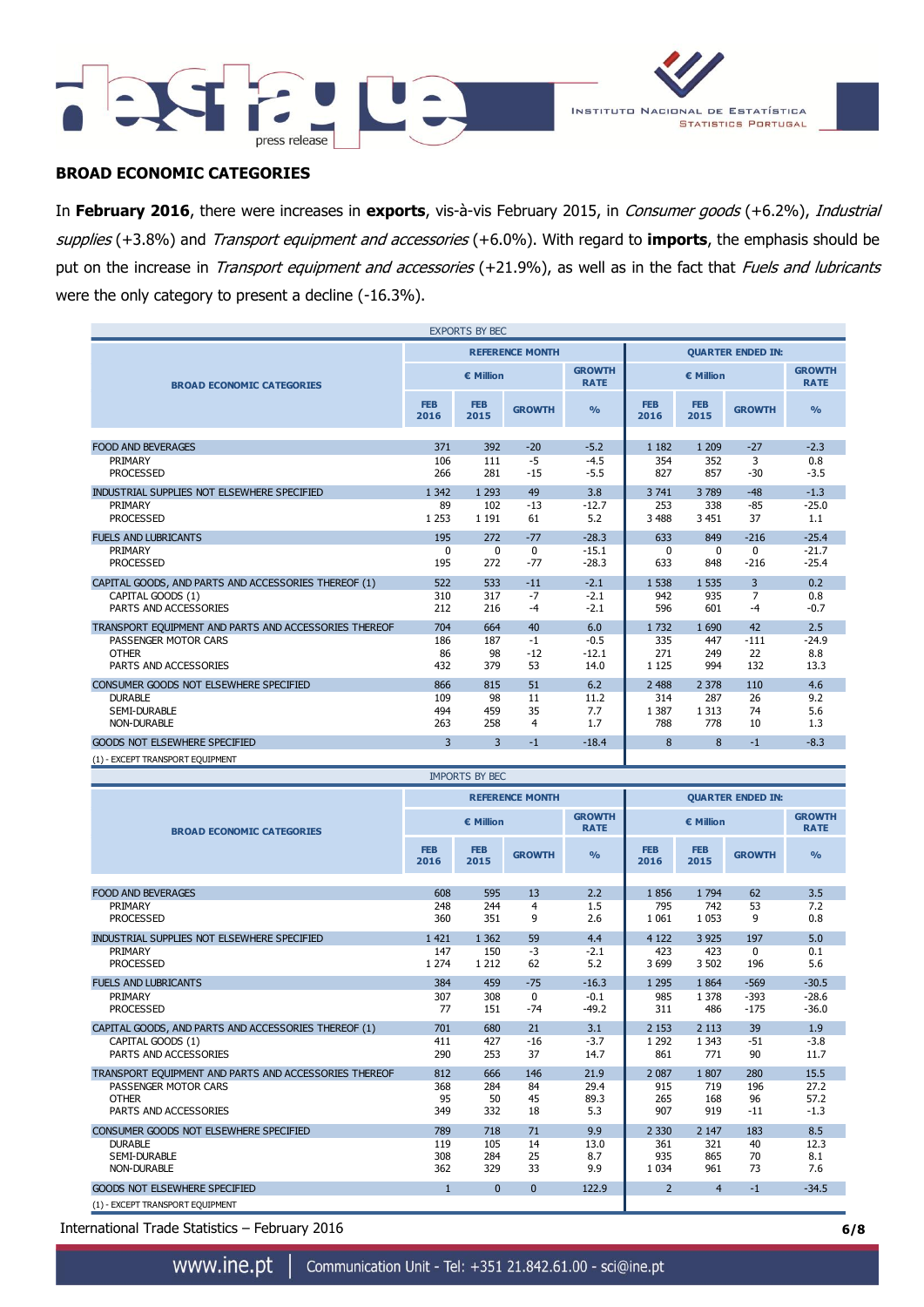



## **COUNTRIES**

When considering the main destination markets of national exports in 2015, France and Spain were the countries that contributed the most for the overall increase in **exports** in **February 2016** (vis-à-vis February 2015): +13.0% and +3.4% respectively. On the contrary, the declines recorded in exports to Angola (-43.3%), China (-56.1%) and the United States (-24.0%) were quite noticeable. Due to the declining evolution, in February 2016 China no longer belonged to the ten main destination markets, with Morocco ranking  $10<sup>th</sup>$ .

With regard to **imports**, amongst the main supplier markets in 2015, the countries that contributed the most for the overall evolution were Spain (+7.3%), Germany (+6.9%) and the United Kingdom (+18.4%). In February 2016, the emphasis should go to the inclusion of Brazil as one of the ten main supplier countries, while Angola fell to 13<sup>th</sup> in the ranking.

| EXPORTS BY COUNTRIES AND ECONOMIC ZONES  |                    |                    |                        |                              |                          |                    |               |                              |
|------------------------------------------|--------------------|--------------------|------------------------|------------------------------|--------------------------|--------------------|---------------|------------------------------|
|                                          |                    |                    | <b>REFERENCE MONTH</b> |                              | <b>QUARTER ENDED IN:</b> |                    |               |                              |
| <b>COUNTRIES AND ECONOMIC ZONES</b>      | € Million          |                    |                        | <b>GROWTH</b><br><b>RATE</b> | € Million                |                    |               | <b>GROWTH</b><br><b>RATE</b> |
|                                          | <b>FEB</b><br>2016 | <b>FEB</b><br>2015 | <b>GROWTH</b>          | $\frac{0}{0}$                | <b>FEB</b><br>2016       | <b>FEB</b><br>2015 | <b>GROWTH</b> | $\frac{9}{0}$                |
|                                          |                    |                    |                        |                              |                          |                    |               |                              |
| <b>MAIN PARTNER COUNTRIES IN 2015:</b>   |                    |                    |                        |                              |                          |                    |               |                              |
| <b>ES SPAIN</b>                          | 1 0 5 7            | 1 0 2 2            | 35                     | 3.4                          | 2 9 2 8                  | 2867               | 62            | 2.2                          |
| FR FRANCE                                | 533                | 472                | 61                     | 13.0                         | 1 4 8 0                  | 1 3 7 4            | 106           | 7.7                          |
| DE GERMANY                               | 505                | 498                | 7                      | 1.5                          | 1 2 9 8                  | 1 3 2 2            | $-24$         | $-1.8$                       |
| <b>GB UNITED KINGDOM</b>                 | 300                | 275                | 25                     | 9.2                          | 802                      | 736                | 66            | 8.9                          |
| US UNITED STATES                         | 142                | 187                | $-45$                  | $-24.0$                      | 485                      | 526                | $-41$         | $-7.8$                       |
| AO ANGOLA                                | 92                 | 162                | $-70$                  | $-43.3$                      | 334                      | 604                | $-269$        | $-44.6$                      |
| <b>NL NETHERLANDS</b>                    | 170                | 148                | 22                     | 14.8                         | 494                      | 437                | 57            | 13.0                         |
| <b>IT ITALY</b>                          | 147                | 122                | 25                     | 20.3                         | 394                      | 370                | 24            | 6.5                          |
| BE BELGIUM                               | 114                | 89                 | 25                     | 27.8                         | 307                      | 301                | 6             | 2.1                          |
| CN CHINA                                 | 35                 | 80                 | $-45$                  | $-56.1$                      | 123                      | 210                | -88           | $-41.6$                      |
| <b>TOTAL EURO ZONE</b>                   | 2 6 5 2            | 2 4 5 2            | 200                    | 8.2                          | 7 2 2 2                  | 6 9 64             | 258           | 3.7                          |
| TOTAL EUROPEAN UNION (28 MEMBERS STATES) | 3 1 5 0            | 2 9 3 8            | 212                    | 7.2                          | 8 6 1 8                  | 8 2 9 7            | 321           | 3.9                          |
| <b>TOTAL EXTRA-EU</b>                    | 853                | 1 0 3 4            | $-182$                 | $-17.6$                      | 2 704                    | 3 1 6 2            | $-458$        | $-14.5$                      |

| IMPORTS BY COUNTRIES AND ECONOMIC ZONES  |                    |                    |                        |                              |                          |                    |               |                              |
|------------------------------------------|--------------------|--------------------|------------------------|------------------------------|--------------------------|--------------------|---------------|------------------------------|
|                                          |                    |                    | <b>REFERENCE MONTH</b> |                              | <b>QUARTER ENDED IN:</b> |                    |               |                              |
| <b>COUNTRIES AND ECONOMIC ZONES</b>      | € Million          |                    |                        | <b>GROWTH</b><br><b>RATE</b> | € Million                |                    |               | <b>GROWTH</b><br><b>RATE</b> |
|                                          | <b>FEB</b><br>2016 | <b>FEB</b><br>2015 | <b>GROWHT</b>          | $\frac{9}{6}$                | <b>FEB</b><br>2016       | <b>FEB</b><br>2015 | <b>GROWHT</b> | $\frac{9}{6}$                |
|                                          |                    |                    |                        |                              |                          |                    |               |                              |
| <b>MAIN PARTNER COUNTRIES IN 2015:</b>   |                    |                    |                        |                              |                          |                    |               |                              |
| ES SPAIN                                 | 1 5 5 9            | 1453               | 106                    | 7.3                          | 4671                     | 4 5 4 9            | 121           | 2.7                          |
| DE GERMANY                               | 675                | 631                | 44                     | 6.9                          | 1848                     | 1 7 6 7            | 81            | 4.6                          |
| FR FRANCE                                | 390                | 369                | 21                     | 5.7                          | 1 0 9 2                  | 1 0 3 5            | 58            | 5.6                          |
| <b>IT ITALY</b>                          | 258                | 247                | 11                     | 4.3                          | 744                      | 710                | 34            | 4.8                          |
| <b>NL NETHERLANDS</b>                    | 234                | 245                | $-11$                  | $-4.6$                       | 701                      | 694                | 7             | 1.0                          |
| <b>GB UNITED KINGDOM</b>                 | 172                | 146                | 27                     | 18.4                         | 449                      | 437                | 12            | 2.8                          |
| CN CHINA                                 | 155                | 145                | 10                     | 6.9                          | 465                      | 422                | 43            | 10.1                         |
| BE BELGIUM                               | 134                | 149                | $-14$                  | $-9.5$                       | 395                      | 388                | 6             | 1.6                          |
| AO ANGOLA                                | 53                 | 51                 | 2                      | 3.1                          | 204                      | 252                | -48           | $-18.9$                      |
| US UNITED STATES                         | 68                 | 90                 | $-22$                  | $-24.2$                      | 230                      | 235                | $-5$          | $-2.3$                       |
| <b>TOTAL EURO ZONE</b>                   | 3 3 7 6            | 3 2 1 3            | 162                    | 5.1                          | 9825                     | 9 5 31             | 294           | 3.1                          |
| TOTAL EUROPEAN UNION (28 MEMBERS STATES) | 3762               | 3 5 4 5            | 217                    | 6.1                          | 10 854                   | 10 534             | 321           | 3.0                          |
| <b>TOTAL EXTRA-EU</b>                    | 954                | 935                | 20                     | 2.1                          | 2 9 9 2                  | 3 1 2 1            | $-129$        | $-4.1$                       |

International Trade Statistics – February 2016 **7/8**